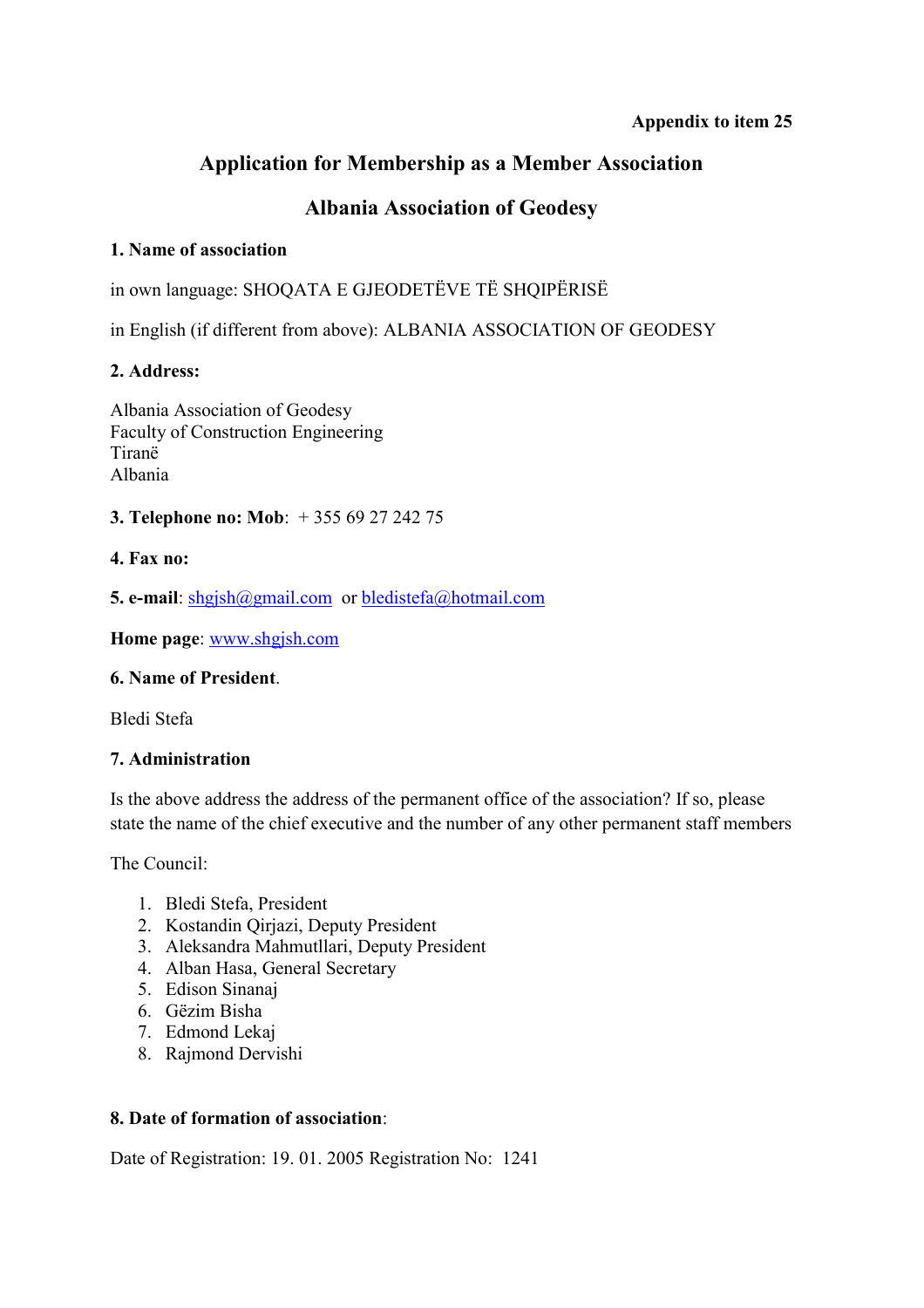### **9. Objectives and ethics**

Please summarise on a separate sheet the objectives of the association and state whether it enforces disciplinary procedures; and enclose a copy of its constitution and rules (including, where applicable, its code of conduct).

#### **10. Routes of entry to membership**

- **Application form**
- $\blacksquare$  Fee payment (quotes)
- Have studied for Geodesy or related science

#### **Please provide the following information on a separate sheet**

- the title held by qualified members of the association
- the level of academic qualification required to obtain the title whether academic training programmes to this level are available in your country (if not, please state how and where members obtain their academic training)
- what approved professional experience is required on completion of academic training and prior
- to acquisition of the title what the requirements are for continuing professional development and whether this is mandatory or voluntary
- $\blacksquare$  if the association also admits technician or sub-professional members and, if so, the qualifications required for entry to this grade of membership

#### **11. Members**

No. of holders the title qualified: 150

80% of the members have finished university for geodesy and 20% of the members are topographers (high school)

#### **12. Specialisations**

% of qualified members whose principal specialisation is

- **hydrography** positioning/measurement 20% of all members
- engineering surveys 30% of all members
- cadastre/land management 30% of all members
- $\blacksquare$  spatial planning/development  $5\%$  of all members
- valuation/real estate management  $15\%$  of all members
- **•** construction cost management

#### **13. Statutory recognition**

Is the association constituted by statute? **YES** 

Please list on a separate sheet those activities undertaken by your members which are regulated by statute and state whether any or all of these can be performed only by members of your association. If not, please state who else can acquire the title to perform any of the activities.